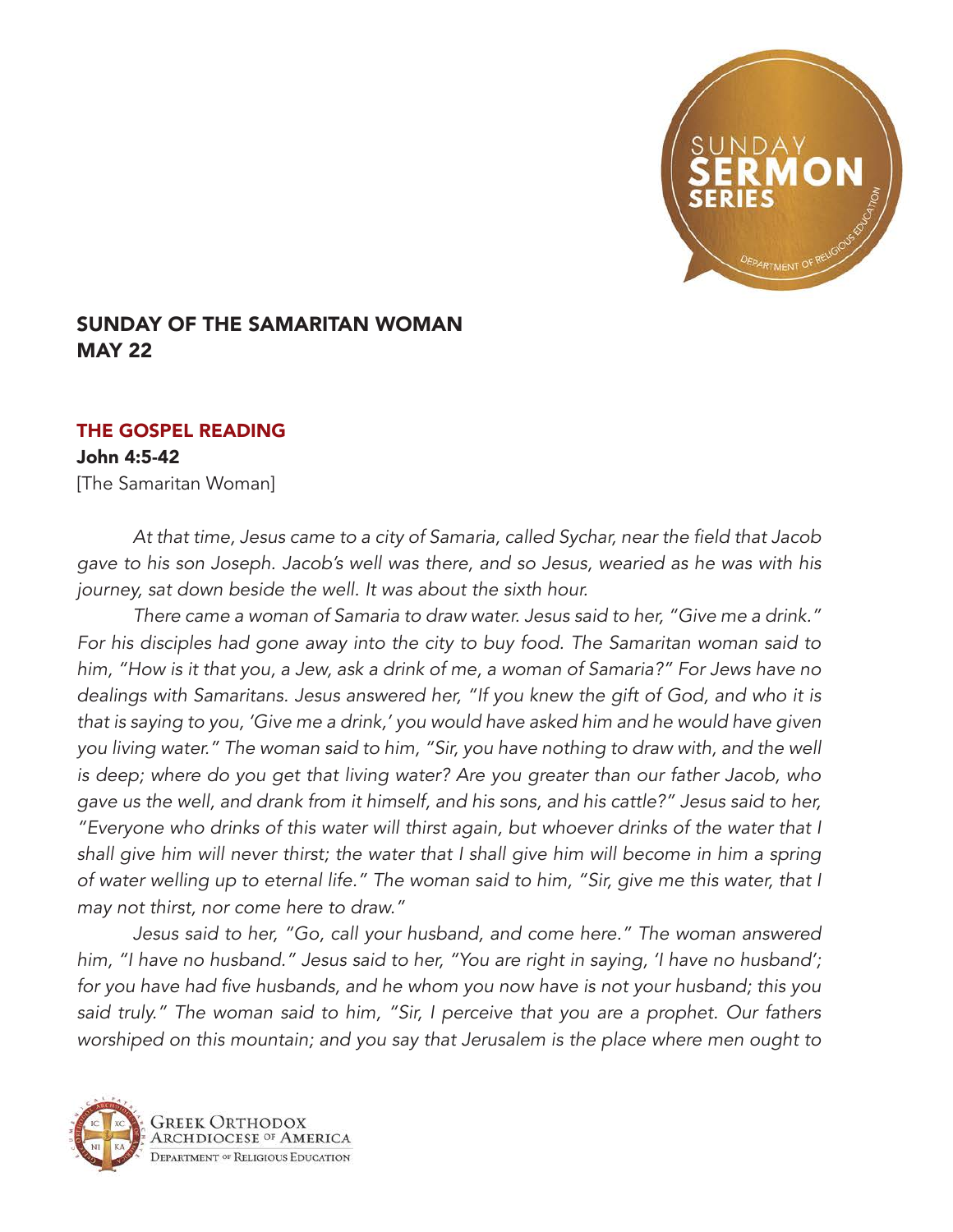worship." Jesus said to her, "Woman, believe me, the hour is coming when neither on this mountain nor in Jerusalem will you worship the Father. You worship what you do not know; we worship what we know, for salvation is from the Jews. But the hour is coming, and now is, when the true worshipers will worship the Father in spirit and truth, for such the Father seeks to worship him. God is spirit, and those who worship him must worship in spirit and truth." The woman said to him, "I know that the Messiah is coming (he who is called Christ); when he comes, he will show us all things." Jesus said to her, "I who speak to you am he."

 Just then his disciples came. They marveled that he was talking with a woman, but none said, "What do you wish?" or, "Why are you talking with her?" So the woman left her water jar, and went away into the city and said to the people, "Come, see a man who told me all that I ever did. Can this be the Christ?" They went out of the city and were coming *to him.*

 Meanwhile the disciples besought him, saying "Rabbi, eat." But he said to them, "I have food to eat of which you do not know." So the disciples said to one another, "Has anyone brought him food?" Jesus said to them, "My food is to do the will of him who sent me, and to accomplish his work. Do you not say, 'There are yet four months, then comes the harvest'? I tell you, lift up your eyes, and see how the fields are already white for harvest. He who reaps receives wages, and gathers fruit for eternal life, so that sower and reaper may rejoice together. For here the saying holds true, 'One sows and another reaps.' I sent you to reap that for which you did not labor; others have labored, and you have entered into their labor."

 Many Samaritans from that city believed in him because of the woman's testimony. "He told me all that I ever did." So when the Samaritans came to him, they asked him to stay with them; and he stayed there two days. And many more believed because of his word. They said to the woman, "It is no longer because of your words that we believe, for we have heard ourselves, and we know that this is indeed Christ the Savior of the world."

## THE SERMON

In the Gospel passage, the Samaritan woman comes to draw water from a well. Christ asks her for a drink and then has a conversation with her. Among the things that Christ says to the Samaritan woman, He refers to the grace of the Holy Spirit as living water that leads to everlasting life. The water from the well quenches one's thirst only *temporarily*. In comparison, the living water that Christ provides lasts *forever* because it offers the spiritual nourishment which is necessary to unite us to Him. As persons created in the image and likeness of God, the purpose of our lives is to become closer to God and progress towards His Kingdom.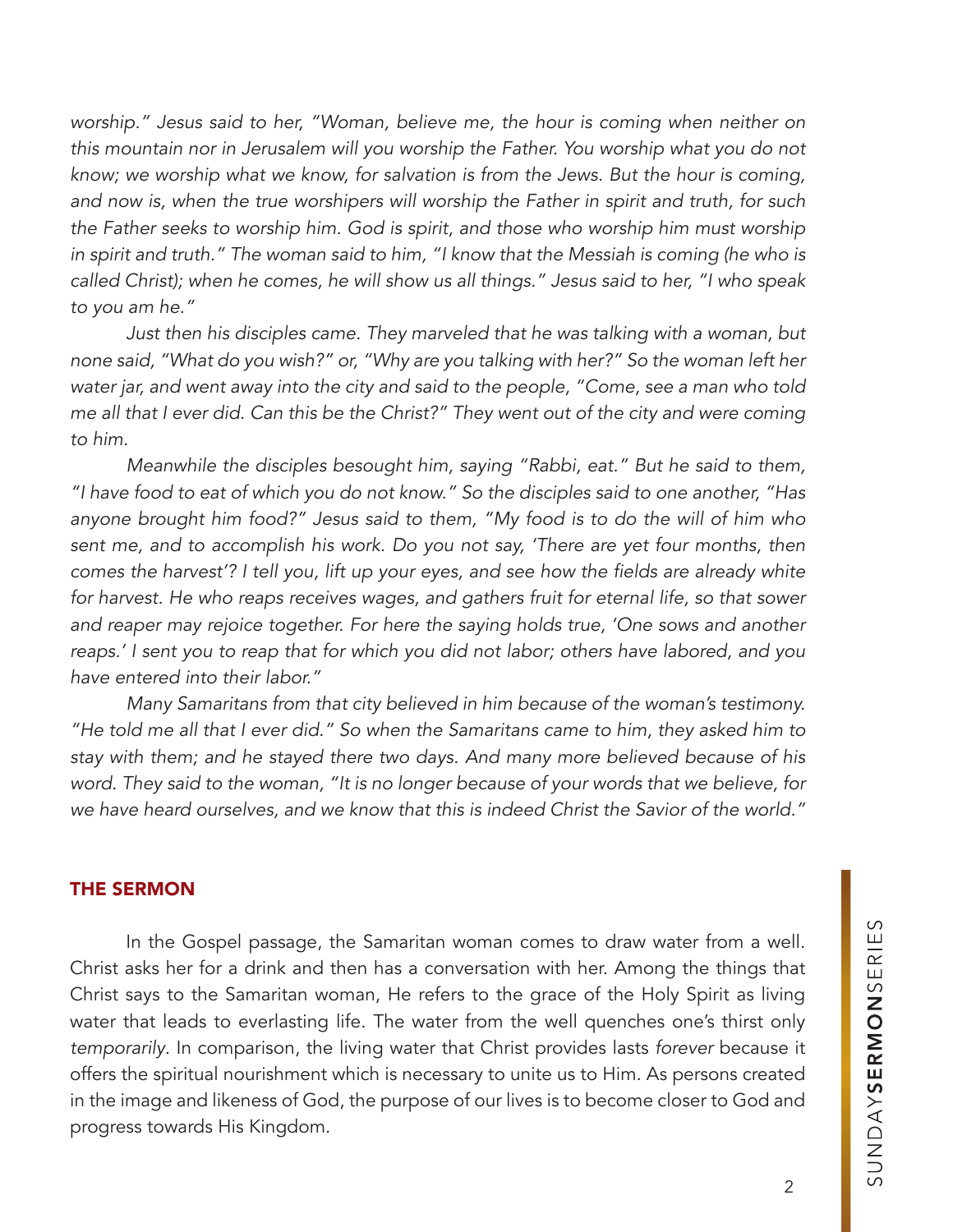Christ also confirms to the Samaritan woman that salvation comes from the Jews. When he says to her: "we worship what we know, for salvation is from the Jews." This means that Jesus Christ appeared in the world as was foretold from within the Jewish tradition. This fact is not without practical consequences for us today. The tradition of the Old Testament, including the tradition of the Law, the History, the Wisdom and the Prophecies of the Jewish heritage, all of this now forms part of our tradition. It no longer exclusively belongs to the Jews. To this day, the Old Testament remains a central and cherished component of the liturgical and theological tradition of the Greek Orthodox Church.

 In order not to be misunderstood, the Lord also specifies to the woman that the time is coming when we will worship the Father in spirit and truth. On the one hand, salvation comes from the Jews. It originates in the specific cultural and historical setting of Judaism. On the other hand, salvation moves on from there. It cannot remain in its original setting, as it continues to develop according to the will of God. As a result, the worship of God cannot be confined to a specific location. God can be worshipped everywhere. It is not the location that is important but the fact of gathering as the body of Christ, coming together as a community of believers to worship God and enter into communion with Him.

 Historically, Samaritans were considered to be enemies of the Jews, even though both Jews and Samaritans share a common religious heritage. Also, the Samaritan woman in the Gospel passage had a scandalous past with multiple husbands. She now finds herself without an escort when this dialogue with Jesus takes place. The disciples of Christ are astonished by what they see. Their teacher is engaging in this conversation with a woman who is both a Samaritan and has this sinful past. As Saint John Chrysostom remarks, the disciples "marveled at the exceeding kindness and humility of Christ, in condescending to converse with a poor woman, and a Samaritan."

Christ's dialogue with the woman is not trivial either, because the Lord reveals to her that He is the Messiah. He says to her, "I who speak to you am he." Christ reveals His divinity to this woman. Not even Christ's disciples had at this point really understood who their teacher was, and what was His true purpose. In the circumstances, it is astonishing that Christ reveals Himself to a woman He just met, who is unaccompanied, with a sinful past, and belonging to a group that had splintered itself from Judaism.

In this way, the Gospel passage illustrates once more the great mystery of our faith. God did not come into the world as a mighty leader, to engage in discussions with the rest of the world's leaders in the great palaces. He did not come to hold debates with philosophers and scholars. He did not come to lead political revolutions. He came to his lowly disciples as a *friend* and as a *teacher*.

Christ teaches publicly, out in the open, for all to hear. He speaks to everyone. He does not discriminate on the basis of religion, gender or ethnicity. He does not ignore the